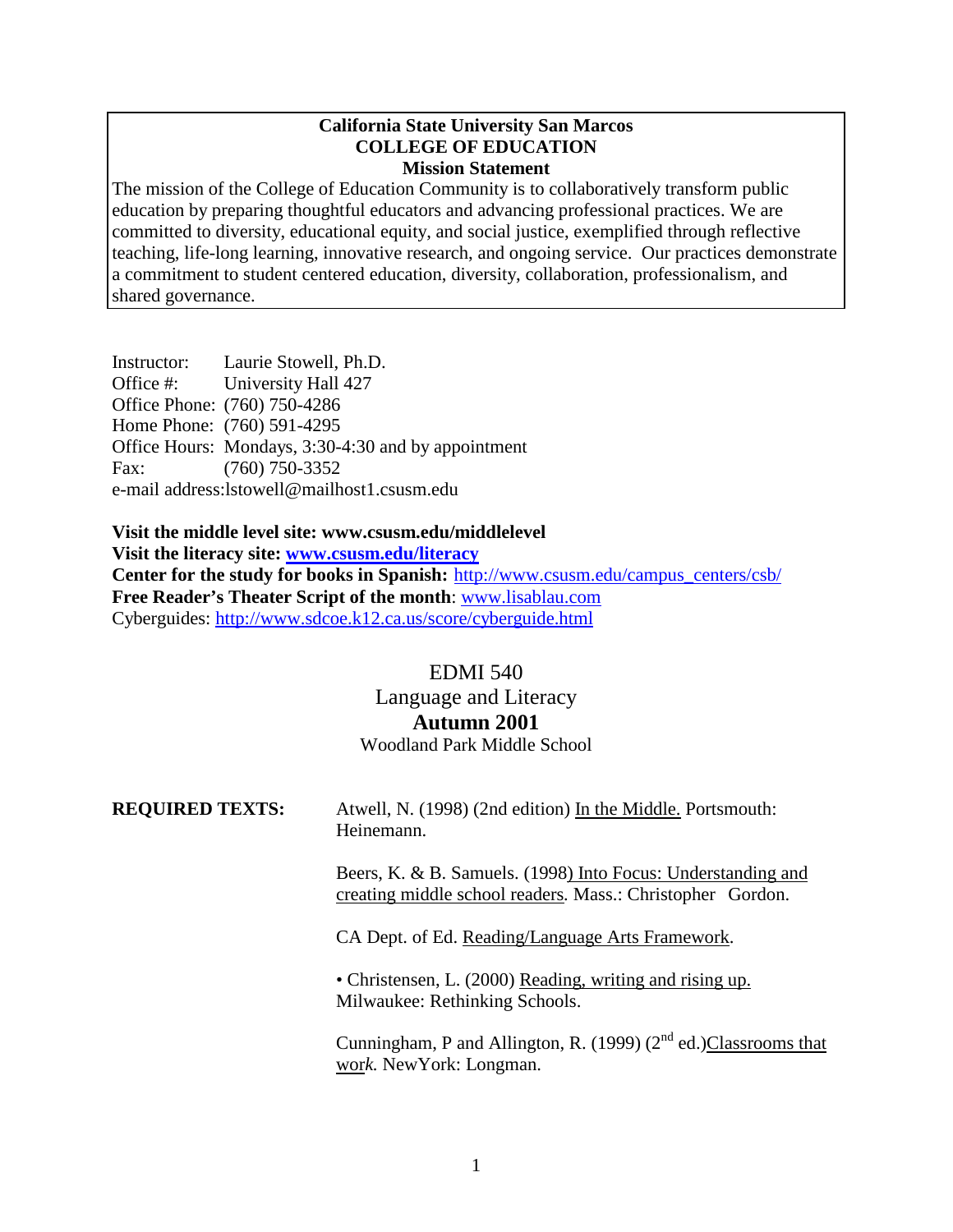|                                         | Johns, J. (8 <sup>th</sup> ed.) (1997) <u>Basic Reading inventory</u> . Iowa: Kendall<br>Hunt.                                                                                                                                                                                                   |  |  |
|-----------------------------------------|--------------------------------------------------------------------------------------------------------------------------------------------------------------------------------------------------------------------------------------------------------------------------------------------------|--|--|
|                                         | Rethinking our classrooms 2: Teaching for Equity and social<br><u>justice</u>                                                                                                                                                                                                                    |  |  |
|                                         | Packet of readings available at CopyServe                                                                                                                                                                                                                                                        |  |  |
| <b>Recommended Books:</b><br>(Optional) | Cunningham, P. $(3rd$ ed.) Phonics They Use<br>Thompkins, G. 50 Literacy Strategies                                                                                                                                                                                                              |  |  |
| Young Adolescent Lit.:                  | You will read <b>ONE</b> of<br>the following:<br>Bnoit, M. Who killed Olive Souffle?<br>Curtis, C. P. The Watsons go to Birmingham<br>Juster, N. (1961) Phantom Tollbooth<br>Meyers, W. D. Monster<br>Ryan, P. M. Esperanza Rising<br>Soto, G. Buried onions<br>Yolen, J. The devil's arithmetic |  |  |

#### **Course descriptions:**

The primary aim of this course is for students to develop an understanding of the theory, methodology and assessment of English language arts in middle school classrooms. This course is taught as an integrated approach to curriculum design and innovative instruction and assessment procedures. The course topics are taught in a sequence consistent with the four themes of the program.

#### **OBJECTIVES**

#### **KNOWLEDGE**

#### Students will:

\*gain an understanding of how a first and second language is acquired.

\*gain an understanding of the reading and writing processes and their relationship to thought, language and learning.

\*gain an understanding of how people learn to read and write in their first and second language

\*become familiar with current approaches to the teaching of reading and writing, the theoretical bases of such approaches, and some of the controversy surrounding them. \*become familiar with current approaches to the teaching of reading and writing in culturally and linguistically diverse middle school classrooms

\*become familiar with classroom diagnostic techniques and evaluation procedures.

# **SKILLS**

Students will:

\*become sensitive observers of children's language using behaviors.

\*analyze children's reading and writing behavior as a basis for making instructional decisions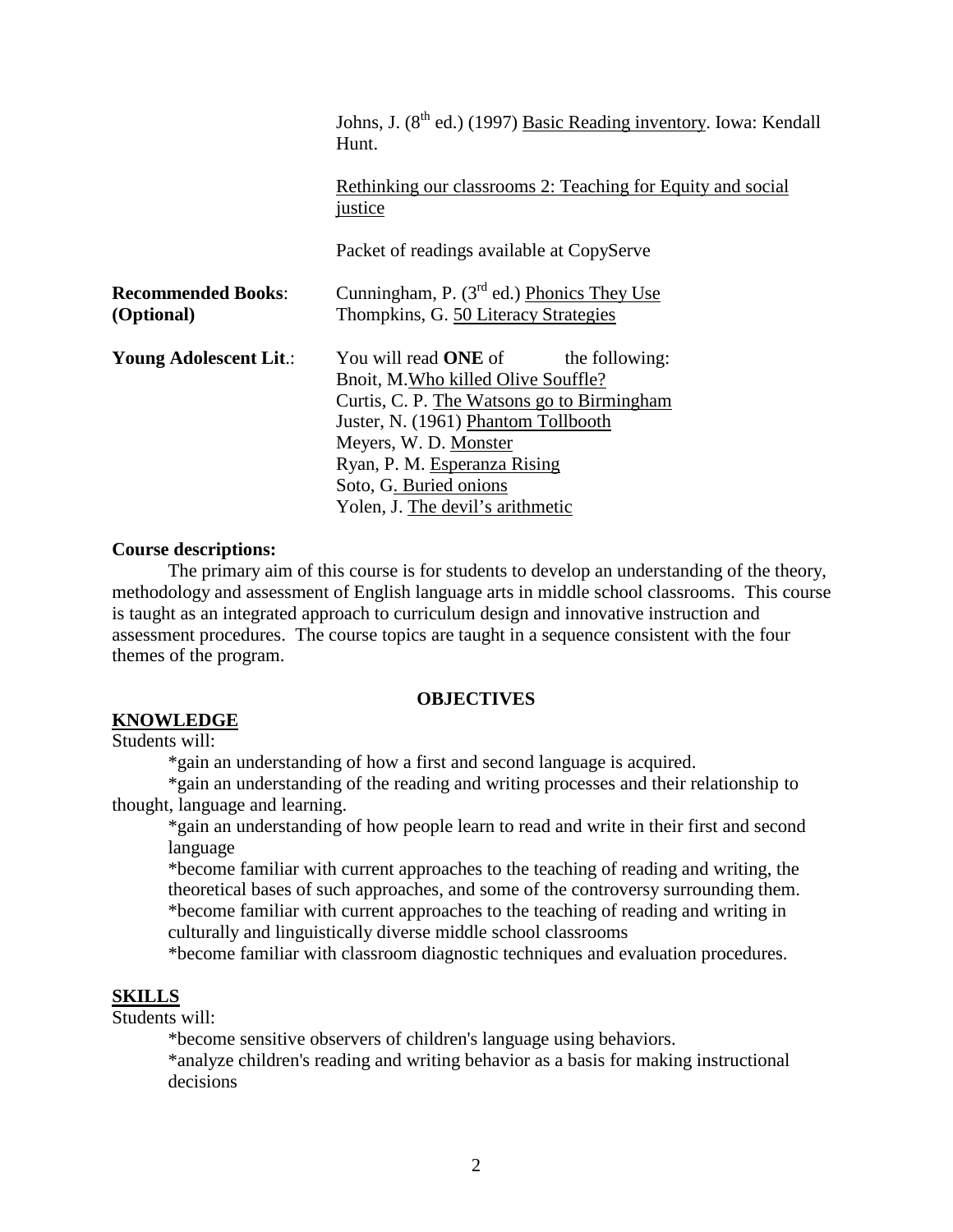\*develop the ability to select appropriate materials and instructional strategies to meet the individual needs of students

\*learn how to organize the classroom for teaching reading and writing to culturally and linguistically diverse populations.

# **ATTITUDES AND VALUES**

### Students will:

\*develop an appreciation for the natural language abilities children possess for processing and producing print

\*develop an appreciation for the need and value of integrating reading and writing into all areas of the curriculum

\*affirm the importance of a rich environment for developing an effective language arts program.

\*develop a sensitivity to and appreciation for culturally and linguistically diverse learners.

\*develop an appreciation for the importance of reading and writing for their own personal and professional growth

\*develop a respect for each student, his/her abilities and background and the student's right to instruction that meets his or her individual needs.

# **REQUIREMENTS:**

**Comment Cards/Quickwrites (15 pts.)** : It is expected that everyone will understand all the readings and will come to class prepared to discuss them. You will need to comment on the readings at least 10 times during the semester. Five of those times will be assigned and you will choose five. You should also be prepared to occasionally comment in class in the form of a quickwrite. Write at least 3 comments or questions from the readings for that session. **Do not summarize**. Please give thoughtful reactions, responses, and reflections. If the readings are from more than one book, try to comment on more than one book. We will use these as the basis of our discussion at the beginning of some classes. I will collect them at the beginning of each session and they should show that you have done the reading. You do not have to write comment cards for the young adolescent literature. If a reading is repeated, do not comment on it again.

**Field Observation form (5 pts.)**: When you begin observing in your classrooms, take this form (attached to syllabus) and fill it out as you observe various aspects of language arts. If you are not in a language arts classroom, you may still see these elements or you will need to observe language arts classrooms. Some of the elements may only be seen in primary grade classrooms and so you will have to until the first grade observation (see syllabus).

**Case study (20 pts.):** Choose a student at your site (the first day you are there!) who struggles with reading and writing (the teachers will help identify students). Obtain written parental permission to work with this student (We have a form you can use). You will only have approximately four weeks to collect this data, so begin immediately and collect all data as soon as possible. After you have collected all or most of your data we will take a day in class to help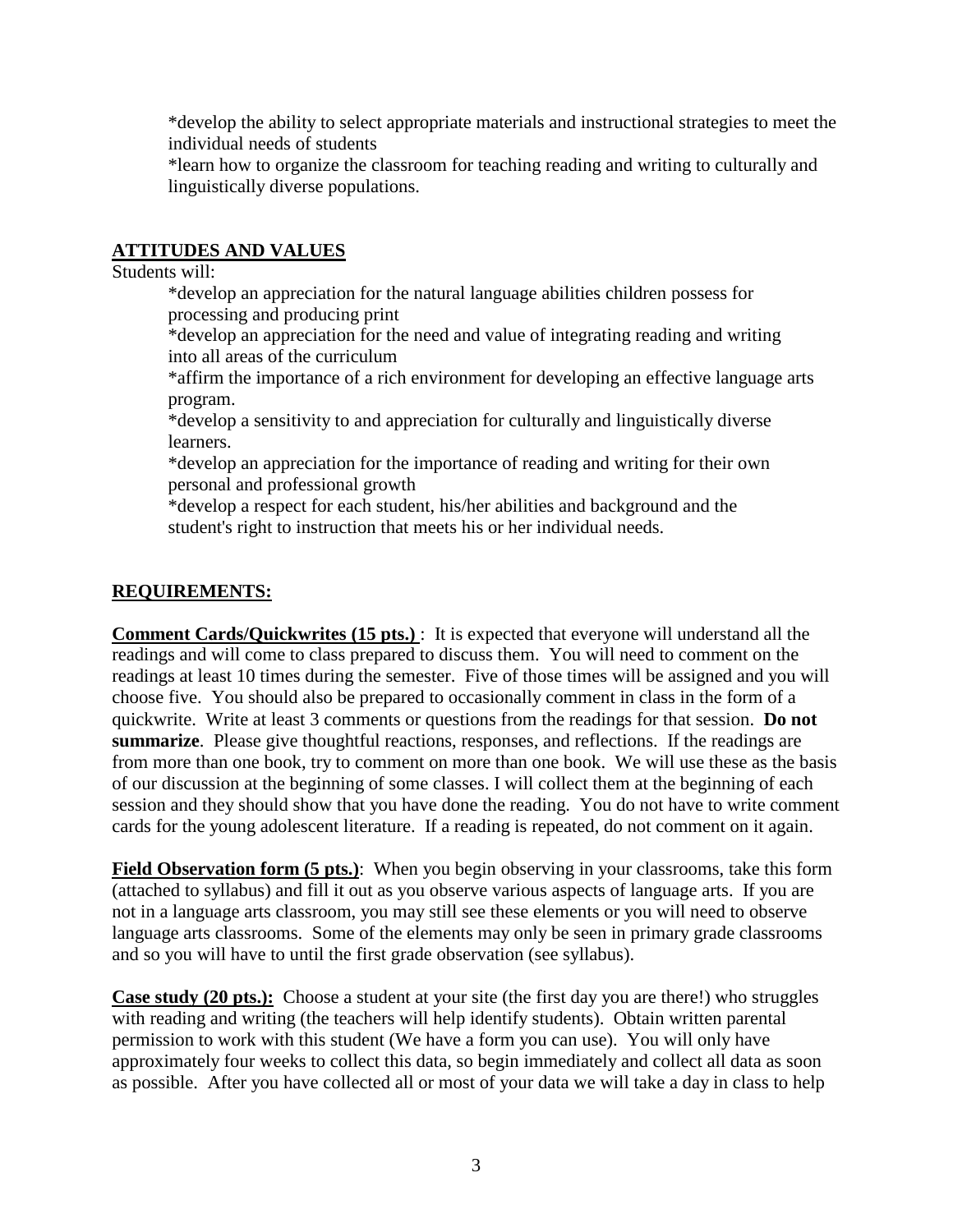you pull it together. The more data you have at that point, the more we can help you. Prepare a reading and writing case study on this student gathering the following information:

- 1. Overview: age, grade level, interests, ethnic and linguistic background, etc.
- 2. Reading interview: Use Atwell's Reading survey in Appendix D on page 495 or one similar. Summarize the interview and include the original responses in an appendix.
- 3. Reading assessment: Summarize the information gained from the QRI-II and include the original data in an appendix. Insert the following chart at the appropriate place:

|            | Independent | Instructional | Frustration |
|------------|-------------|---------------|-------------|
| Narrative  | Grade level | Grade level   | Grade level |
| Expository | Grade level | Grade level   | Grade level |

Transcribe the retelling (you will probably want to audio tape this session). Discuss the strategies the student uses and doesn't use, ability to retell, vocabulary development, etc.

- 4. Writing assessment: Use Atwell's Writing Survey in Appendix E on page 495 or one similar. Summarize the writing interview. Make a copy of at least two different genres of this student's writing. Score the student's writing using a writing rubric from the school district, county office, state department or one we develop in class. Summarize the student's strengths and areas of improvement in writing.
- 5. Recommendations: Based on the information you have gathered about the student, discuss his or her strengths (very important - what can he or she do) and weaknesses: what does this student need to work on. Make specific instructional recommendations for how a teacher could work with this student in the future. You might also make recommendations for the student and parents: what can the student do on his or her own that is not dependent on the teacher.
- 6. References: Using APA style, site any references you used to write your case study.
- N. Appendix: Include the reading and writing interviews, the John's reading passages, writing samples, and writing rubric. **All data must be collected by Nov. 2. DUE:**

**Reading and Writing Strategy lessons ( 10 pts.)** Each of you individually will present one lesson (no longer than 15 minutes please) on a reading or writing **strategy** (see Atwell p. 76-83 and p. 199-200 for some ideas). Write a lesson plan and bring enough copies for the cohort on the day you demonstrate your lesson. These can be lessons you would teach individually, in a small group or a whole class. Make your lesson active, interesting, fun and meaningful. Feel free to use the required literature for this class. Be sure to ask yourself how this lesson is related to real reading and writing. If you can't answer that, you may want to rethink your choice for a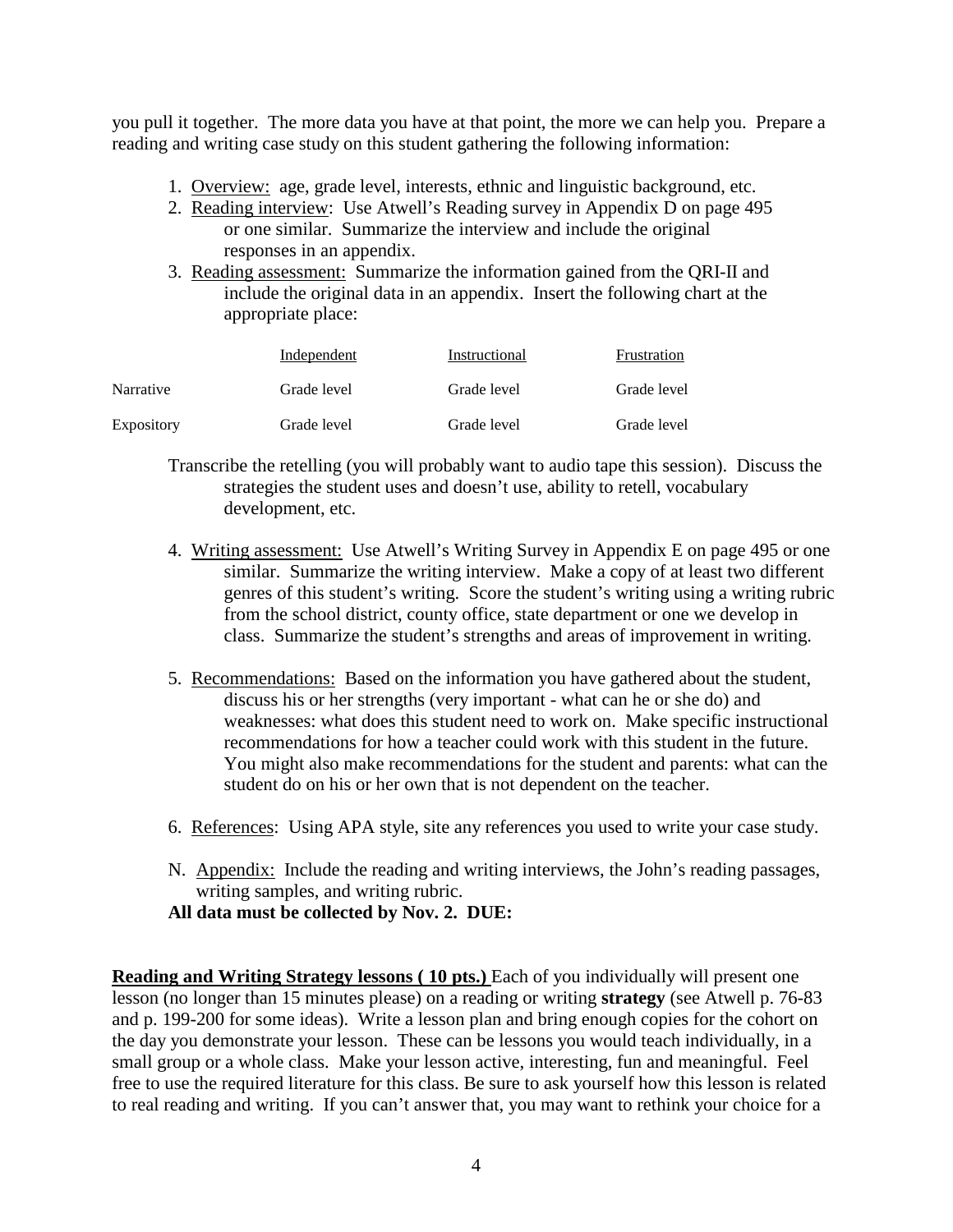lesson. For example if you are doing a lesson on having students clapping out the number of syllables in a word, you must be able to show that this is connected to real reading or writing. Examples of strategies are (Refer to Atwell for other examples or come up with your own): Make predictions Form hypothesis Support the hypotheses you make Monitor how well you are comprehending while you read Monitor your writing to see if it makes sense Edit your writing Form mental pictures while you read Summarize what you read Make inferences Ask questions of yourself while you read Use context clues to figure out words you don't know Sound out a word you don't know Know what to do when you don't know how to spell a word Use commas Write paragraphs Make transitions between paragraphs Begin a piece of writing Choose books you can read Organize information while you read. Relate what you are reading to what you already know Recognize the main idea of a story Identify patterns in a text Use graphic organizers to write **DUE: Sign up**

**Reflect upon your own writing process (10 pts.)** You will take a topic (we will explore some topics in class) and develop it as a piece of writing You will bring a draft to class on **September 30** and we will have conferences with each other about them. Then you will finish the piece on your own. After you have finished the piece you will reflect upon and write about your own writing process. How did you get started? What was it like writing the first draft? What was difficult for you? What was easy? What kinds of decisions did you have to make in the writing? Did you consider an audience when you were writing? Who was your audience? **Especially respond to: What did you learn about fostering student's writing through this experience? DO NOT BEGIN THIS ASSIGNMENT UNTIL IT IS DISCUSSED IN CLASS! The final draft and reflection are due** 

**Integrated Unit (15 pts.)** Details will be forthcoming in class. **Rough draft DUE. Final unit plan DUE.**

**Portfolio and portfolio conference (10 pts.)** This will be part of your final grade for each class and you will be given guidelines as to what this is about. **DUE Dec.** 

# **Choice Assignment ( 15 pts.): Choose ONE from the following:**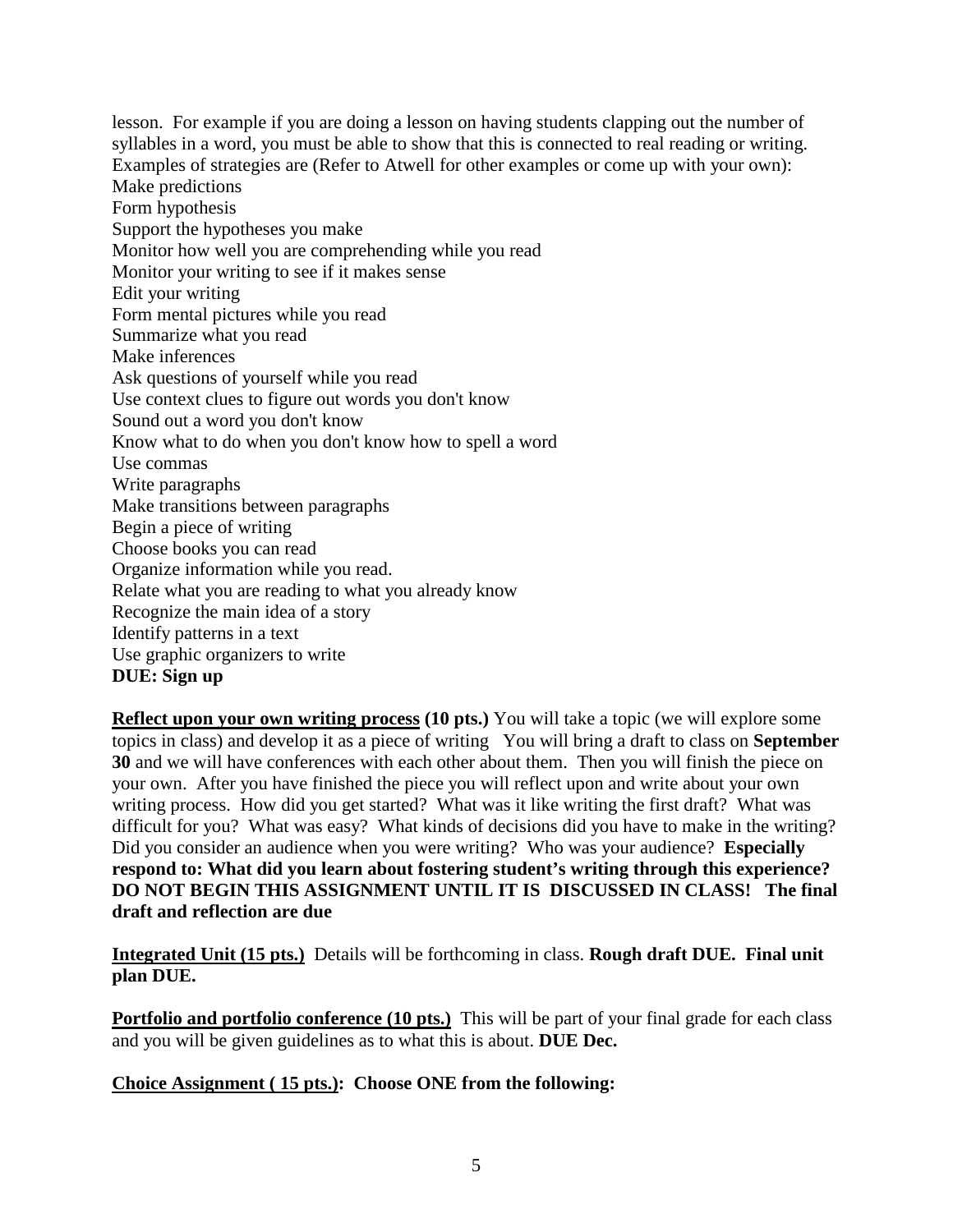\***Work place literacy**: Examine the manner in which literacy (reading and writing) is used in a particular occupation. Interview two -three individuals that work in the occupation that you have selected to research. In addition you should try to spend some time observing one individual at the workplace. (Many people chose a spouse – that's fine) Both the interviews and the observations should focus on the **amount** of literacy required on the job as well as the various **purposes** for the use of literacy. Interview questions could include:

- 1. What kinds of reading and writing do you do on a daily basis?
- 2. Walk me through a day of work.
- 3. What kinds of computer related reading and writing do you do?
- 4. What kinds of professional reading and writing do you do?
- 5. Do you have to write to keep your job?
- 6. Does any kind of promotion depend on reading and writing?
- 7. Do you work with other kinds of non-print texts?
- 8. How are you evaluated? how do you evaluate others?
- 9. Do you write directions or safety policies or have to read them on the job?
- 10. What kinds of preparation with regard to reading and writing was necessary for this job?

In analyzing and evaluating your data, you will identify patterns in the amount of literacy use and the various purposes for reading and writing in the workplace. Would this be a valuable assignment for your own students? Conclude your paper by describing the one most important thing you learned about workplace literacy or research from doing this paper. Suggested length: 5-8 double spaced pages.

**\*I-Search paper:** Choose a topic that **you are really interested** in., personally or professionally. If you are planning a trip to Italy, research Italy. If someone in your family has an illness you want to know more about, research that. If you want to learn how to make soap, research it and make it. If you are getting ready to invest some money in stocks, research the stock market. Make it something you can use and want to know about.

Keep a notebook divided into **three sections**.

**Section one** is your notes about your process. Reflect on what you are doing and why. Keep it like a log or journal - informal - but try to keep track of the decisions you made along the way. (i.e. "I changed my topic because I couldn't find enough information.") **Section two** is your notes about what you find out. This is like the notecards we had to keep when we did research papers. You can keep them any way you choose, as long as you keep in them in one place. You may want organize your notes by topic as you collect them.

**Section three** is your resources. It is not necessary that everything is written down in APA format, but be sure you keep track of all the necessary information for your bibliography.

You may present your information any way you choose: visually, a play, a song, a paper, a brochure, anything. If you want to present your information in a form that is not mailable, you may want to consider presenting it at the second weekend. The second part of the assignment is to reflect on your process. How did you get started? What was difficult for you? What was easy? What kinds of decisions did you have to make in what kinds of information to present? How did you decide to organize your information? Did you consider an audience when you were researching? Who was your audience? If you can, compare your process to how you write a narrative piece of writing. How were they the same, how were they different? **Especially respond to:** What did you learn about fostering children's learning and writing of information?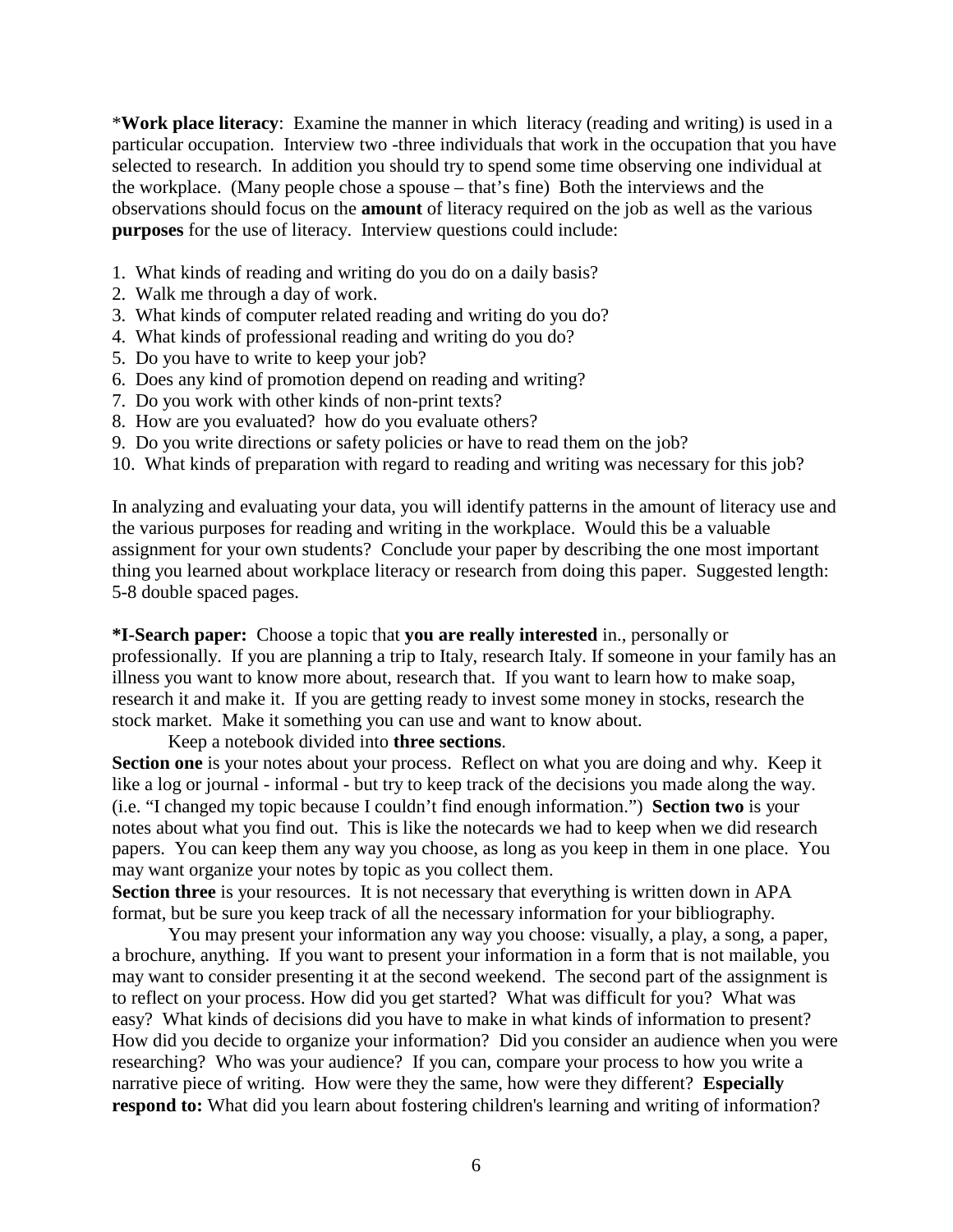**• Annotated bibliography of resources:** Choose a topic you could be teaching and then create an annotated bibliography of resources for students. This resource list should have at least twenty resources print and non-print and no more than ten web sites. They should all be appropriate for students to use (this is not necessarily a teacher resource list – but of course you could use it).

**Appropriate literature and activities**: Choose five pieces of literature that would be appropriate for a middle school student with **one** of the following needs: English language learner, struggling reader, special needs, GATE. Design activities (into, through and beyond) that would enable the student to have access to the literature and/or challenge him or her. Cite specific standards that you are trying to teach with these activities.

**Accessing social studies and science content:** Choose a chapter in the science of social studies textbook and design reading and writing (listening and speaking if appropriate) strategies that would enable all students to access the content. Develop a series of at least five strategies for supporting your students learning of that content. Think about into, through and beyond strategies. For example you could start with a KWL, use reciprocal teaching, do a Guess and Check activity, keep a journal, etc. These may not be all the strategies you would use for this chapter, just five. In other words, they don't have to be five consectuive days of strategy teaching.

**Professional JOURNAL REVIEWS**: Do an oral critique (4-5 minutes) and a visual display of a single issue of professional periodical. Be sure to include how often the journal is published in a year, how much it costs, what age (elementary, middle only, middle and high school, etc.) it is appropriate for and what kinds of things the magazine features. To avoid duplication, select from the list below. (If a journal you would like to review is not on this list, please check with me before reviewing it)

Book Links BookList CABE journal (California Association of Bilingual educators) California English California Reader English Journal The Horn Book Language Arts The New Advocate The Reading Teacher School Library Journal Storytelling Magazine Voices from the middle Children's Literature in Education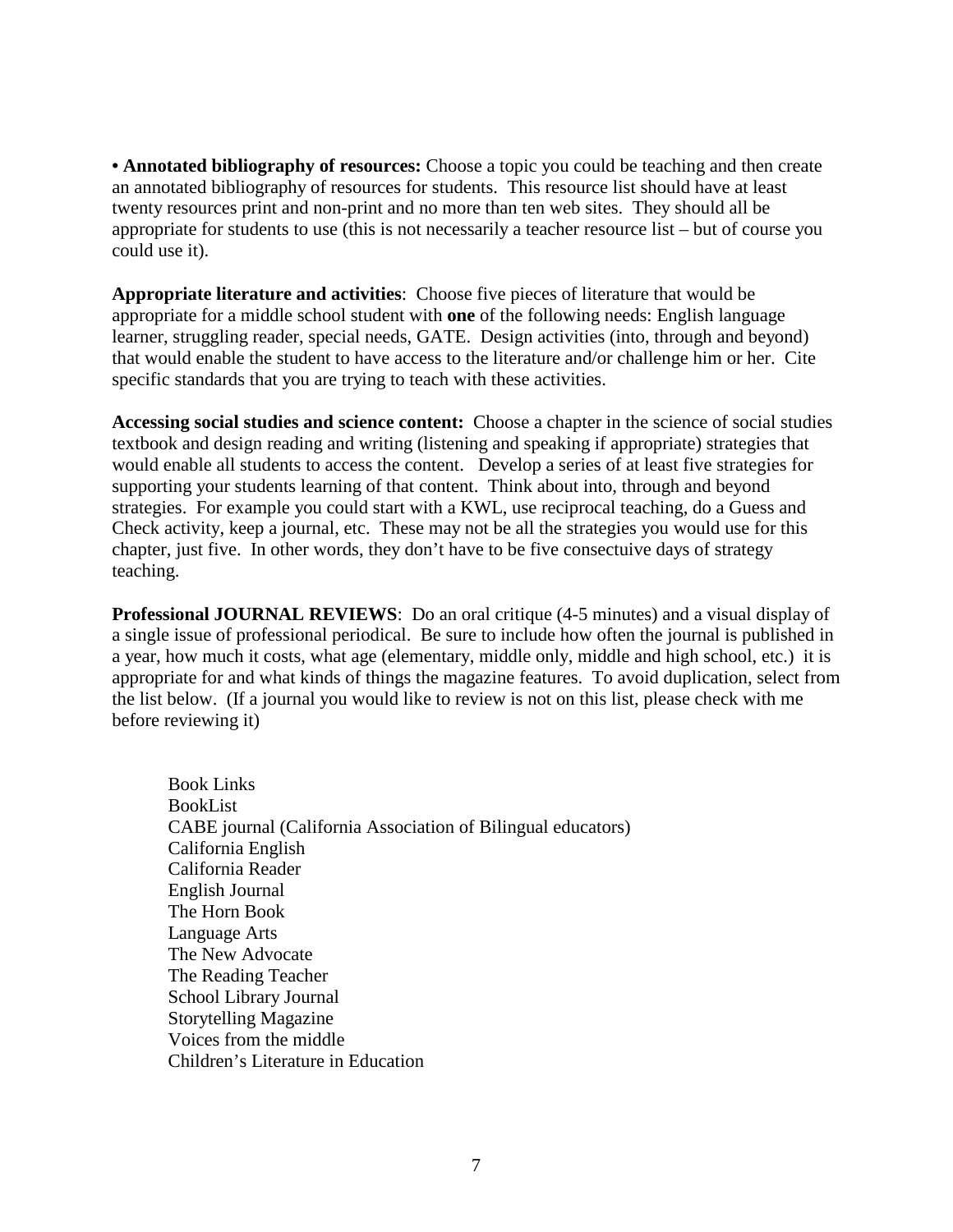If you would like to do a professional journal from science, social studies or math, check with me. It's probably fine, just check. You'll also have to get suggestions on titles from the other instructors.

**\*LEARNING CENTER**: Design a learning center/station around a topic, single book or a thematic group of books. A learning center is a place where students can go in a classroom and select from a variety of meaningful activities about a particular topic, the things they are interested in learning about or doing. Activities are designed to facilitate student's independent learning across the curriculum and so could include math, science, social studies, art, music and language arts activities or focus on one particular area. Please try to avoid "worksheet" type activities. A learning center is a place to promote student's inquiry on a particular subject. The learning center should also include a variety of books related to the book or topic which is the center of the study or related to the theme. Be sure to tie the activites in the center to the books you are using. Also include the instructions for the center as if the students were completing it independently. Choose the grade you will gear your center for and that will help focus the study and activities.

| <b>Assignment</b>      |                 | Points      |              |  |  |
|------------------------|-----------------|-------------|--------------|--|--|
| Comment cards          |                 | 15 pts.     |              |  |  |
| Field observation form |                 | 5 pts.      |              |  |  |
| <b>Strategy lesson</b> |                 | 10 pts.     |              |  |  |
| Writing reflection     |                 | $10$ pts.   |              |  |  |
| Case study             |                 | 20 pts.     |              |  |  |
| Choice assignment      |                 | 15 pts.     |              |  |  |
| Unit plan              |                 | 15 pts.     |              |  |  |
| Portfolio              |                 | $10$ pts.   |              |  |  |
| TOTAL                  |                 | 100 pts.    |              |  |  |
| Grading scale          |                 |             |              |  |  |
| A                      | $93-100$ points | $B-$        | 80-82 points |  |  |
| $A-$                   | 90-92           | $C_{+}$     | 77-79        |  |  |
| $B+$                   | 87-89           | $C = 74-76$ |              |  |  |
| B                      | 83-86           | $C-$        | 70-72        |  |  |

# **COE Attendance Policy**

Due to the dynamic and interactive nature of courses in the College of Education, all students are expected to attend all classes and participate actively. At a minimum, students must attend more than 80% of class time, or s/he **may not receive a passing grade** for the course at the discretion of the instructor. Individual instructors may adopt more stringent attendance requirements. Should the student have extenuating circumstances, s/he should contact the instructor as soon as possible.